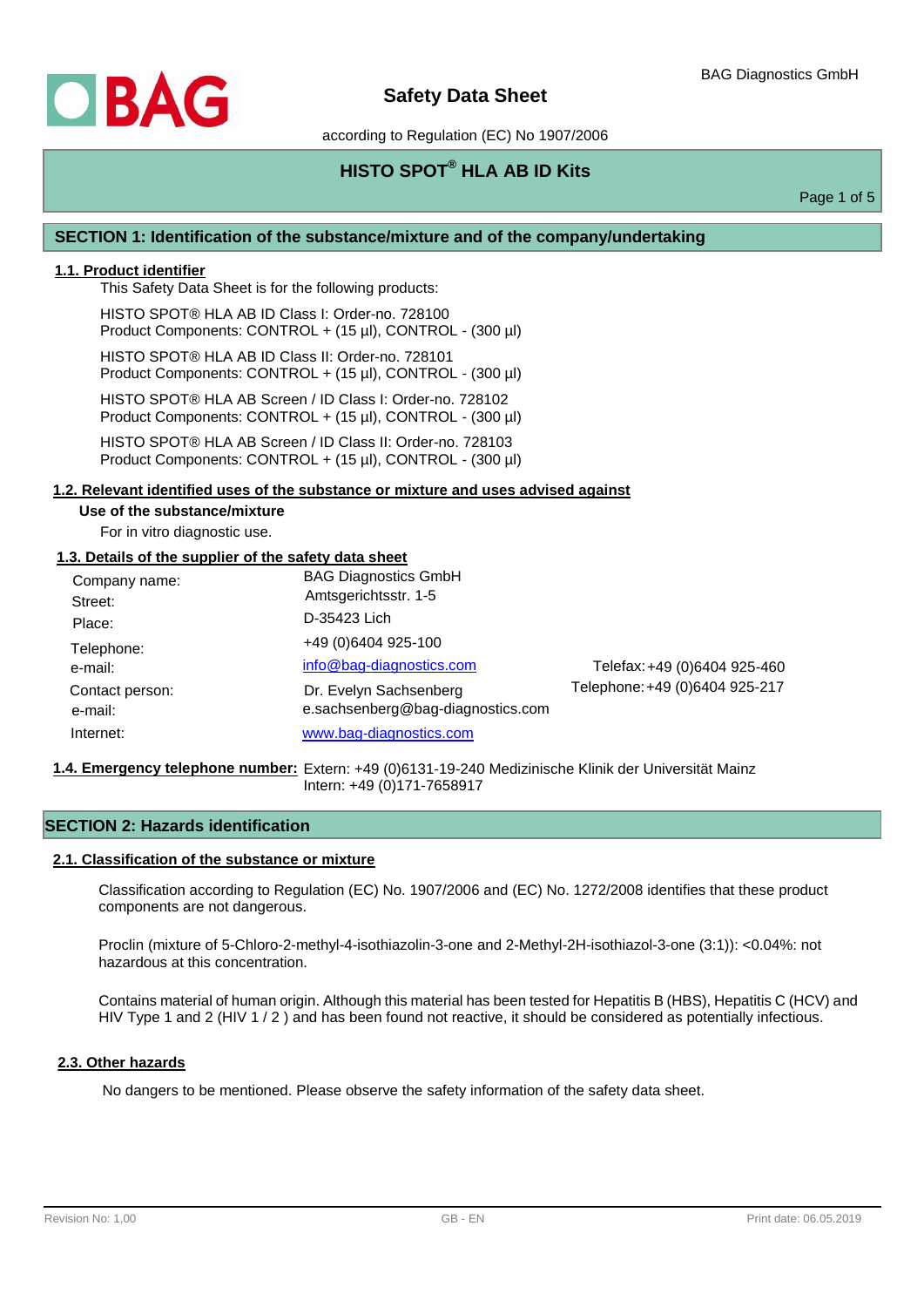

according to Regulation (EC) No 1907/2006

# **HISTO SPOT® HLA AB ID Kits**

Page 2 of 5

## **SECTION 3: Composition/information on ingredients**

#### **3.2. Mixtures**

Control + (HISTO SPOT HLA AB ID Class I): Contains material from human and murine origin

Control + (HISTO SPOT HLA AB ID Class II) Contains material from human and murine origin

Control - (HISTO SPOT HLA AB ID Class I) ProClin 300 (CAS Number 55965-84-9): Concentration < 0.04% Contains material from human, murine and avian origin

Control - (HISTO SPOT HLA AB ID Class II) ProClin 300 (CAS Number 55965-84-9): Concentration < 0.04% Contains material from human, murine and avian origin

## **SECTION 4: First aid measures**

## **4.1. Description of first aid measures**

### **After inhalation**

Aerosols: Provide with fresh air. Seek medical advice.

## **After contact with skin**

On contact with the skin, wash off immediately with soap and water. Seek medical advice.

#### **After contact with eyes**

On contact with the eyes, rinse the eyes with water with the eyelids open for a sufficient length of time, then seek medical (ophthalmological) advice immediately.

#### **After ingestion**

Rince out mouth and then drink plenty of water. Seek medical advice.

#### **SECTION 5: Firefighting measures**

### **5.1. Extinguishing media**

#### **Suitable extinguishing media**

Water. Foam. Dry powder. Carbon dioxide.

## **5.2. Special hazards arising from the substance or mixture**

With heating up or in case of open fire poisonous gases are possible.

## **5.3. Advice for firefighters**

Wear self-contained breathing apparatus and protective clothing.

## **Additional information**

Do not inhale combustible gases.

### **SECTION 6: Accidental release measures**

## **6.1. Personal precautions, protective equipment and emergency procedures**

Ensure adequate ventilation. Avoid contact with skin and eyes.

#### **6.2. Environmental precautions**

Do not allow to enter drains/surface waters/groundwater. Treat recovered material as prescribed in "Disposal considerations".

#### **6.3. Methods and material for containment and cleaning up**

Take up buried product. Usual absorbing materials are sufficient.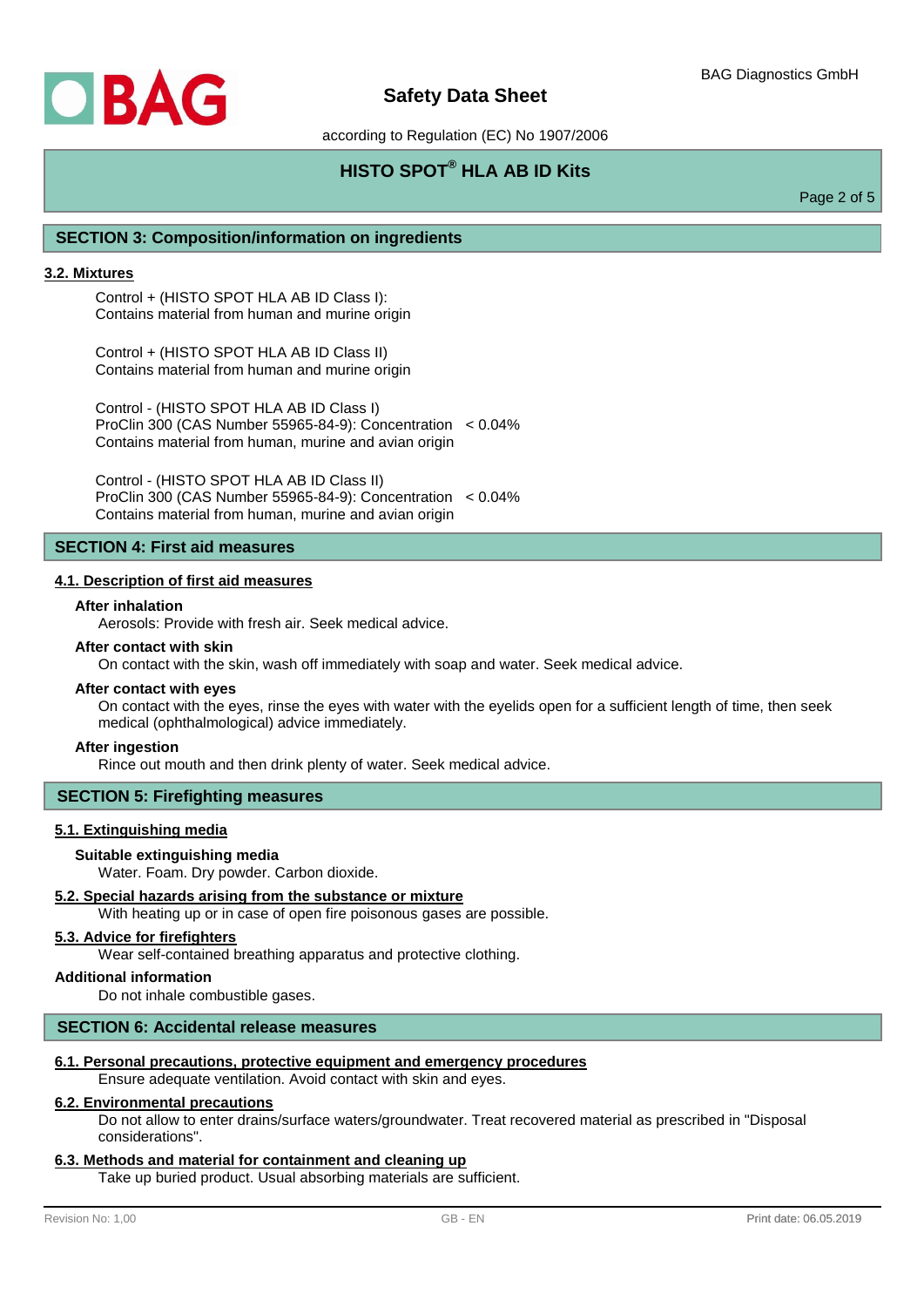

according to Regulation (EC) No 1907/2006

# **HISTO SPOT® HLA AB ID Kits**

Page 3 of 5

### **SECTION 7: Handling and storage**

## **7.1. Precautions for safe handling**

#### **Advice on safe handling**

Observe the general safety regulations for laboratories. Wear suitable protective clothing, gloves and eye/ face protection. Avoid skin and eye contact. Provide sufficient ventilation.

#### **7.2. Conditions for safe storage, including any incompatibilities**

#### **Requirements for storage rooms and vessels**

Storage at 4°C

### **SECTION 8: Exposure controls/personal protection**

#### **8.1. Control parameters**

#### **8.2. Exposure controls**

#### **Protective and hygiene measures**

While working wear laboratory coats, eye protection and gloves. Always wash hands with water and soap after test procedure. The glove material must be impervious against the product. Due to missing tests, no recommendations regarding the selection of the glove material can be given.

## **SECTION 9: Physical and chemical properties**

### **9.1. Information on basic physical and chemical properties**

| Physical state: | liauid                             |
|-----------------|------------------------------------|
| Colour:         | Clear and slightly yellow to amber |
| Odour:          | Slight odor of poultry             |
| pH-Value:       | not applicable                     |

#### **Changes in the physical state**

| Water solubility:                        | completely mixable |
|------------------------------------------|--------------------|
| Flash point:                             | not available      |
| Softening point:                         | not available      |
| Sublimation point:                       | not available      |
| Initial boiling point and boiling range: | not available      |
| Melting point:                           | not available      |

#### **SECTION 10: Stability and reactivity**

#### **10.1. Reactivity**

No information available

## **10.2. Chemical stability**

No information available

#### **10.3. Possibility of hazardous reactions**

No information available

#### **10.4. Conditions to avoid**

Strong heating above room temperature

## **10.5. Incompatible materials**

No information available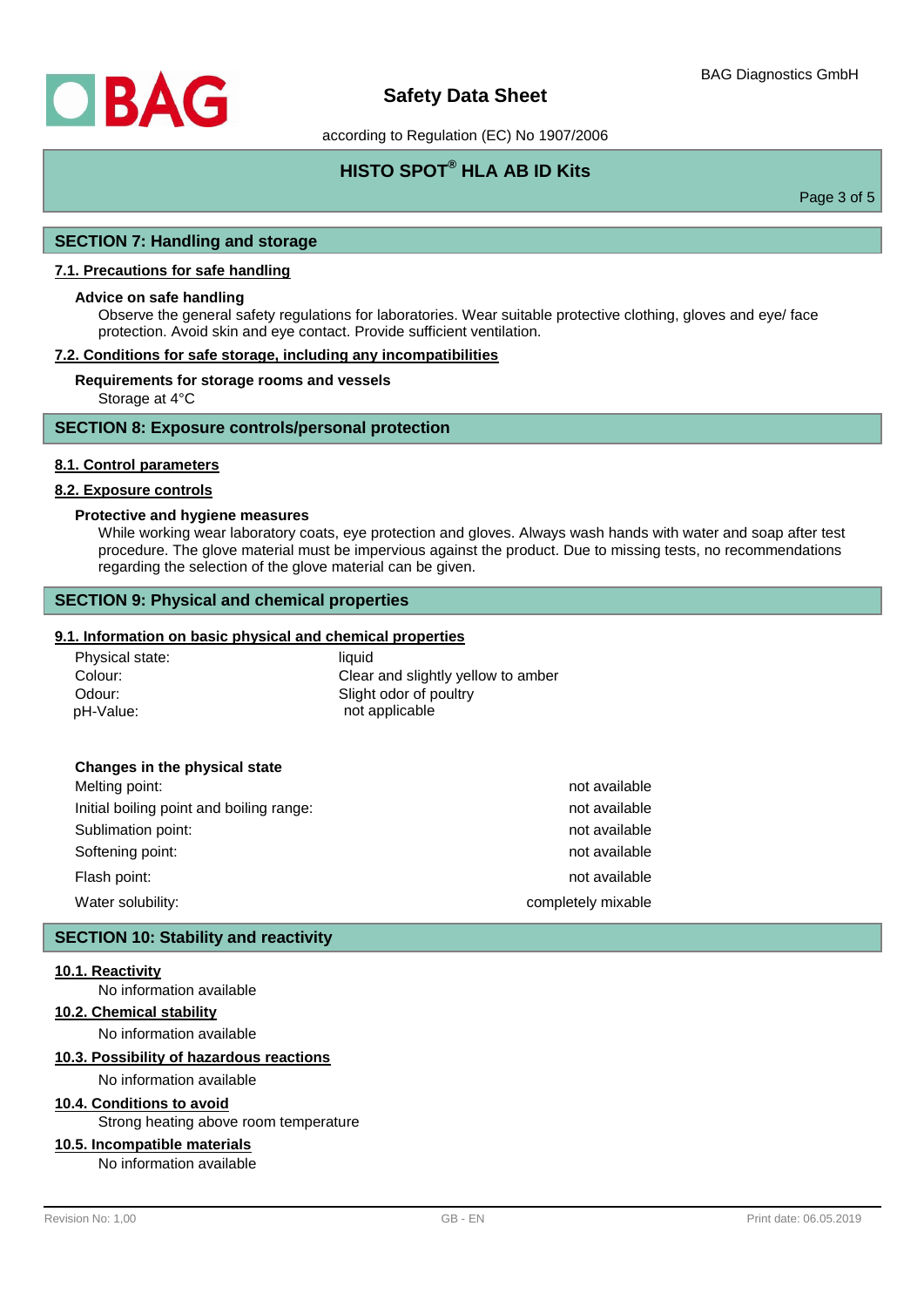

according to Regulation (EC) No 1907/2006

# **HISTO SPOT® HLA AB ID Kits**

Page 4 of 5

## **10.6. Hazardous decomposition products**

No information available

## **SECTION 11: Toxicological information**

#### **11.1. Information on toxicological effects**

#### **Acute toxicity**

No harmful effects reported.

#### **Additional information on tests**

Handled properly, no toxic effects are expected.

The product has to be handled with the caution usual for chemicals.

## **SECTION 12: Ecological information**

#### **12.1. Toxicity**

slightly water contaminating **12.2. Persistence and degradability**

No data available

# **12.3. Bioaccumulative potential**

No data available

# **12.4. Mobility in soil**

No data available

#### **12.5. Results of PBT and vPvB assessment**

No data available

## **SECTION 13: Disposal considerations**

#### **13.1. Waste treatment methods**

## **Advice on disposal**

There are no standardized regulations in EEC for disposal and/ or residual substances. Chemicals, which result as residual substances, are usually hazardous waste. Their removal is regulated by appropriate laws and/ or regulations of the EEC-Member countries as well as for the Federal Republic of Germany. Please contact the competent authority (e.g. waste disposal enterprises).

## **SECTION 14: Transport information**

#### **Other applicable information**

The product is not subordinated to the transportation regulation.

## **SECTION 15: Regulatory information**

### **15.1. Safety, health and environmental regulations/legislation specific for the substance or mixture**

#### **National regulatory information**

Water contaminating class (D): 1 - slightly water contaminating

#### **Additional information**

The product is not a hazardous preparation according to Directive 67/548/EEC, 1999/45/EC and Regulation 1272/2008/EC (GHS)

## **SECTION 16: Other information**

## **Further Information**

The information is based on present level of our knowledge. It does not, however, give assurances of product properties and establishes no contract legal rights. The receiver of our product is singulary responsible for